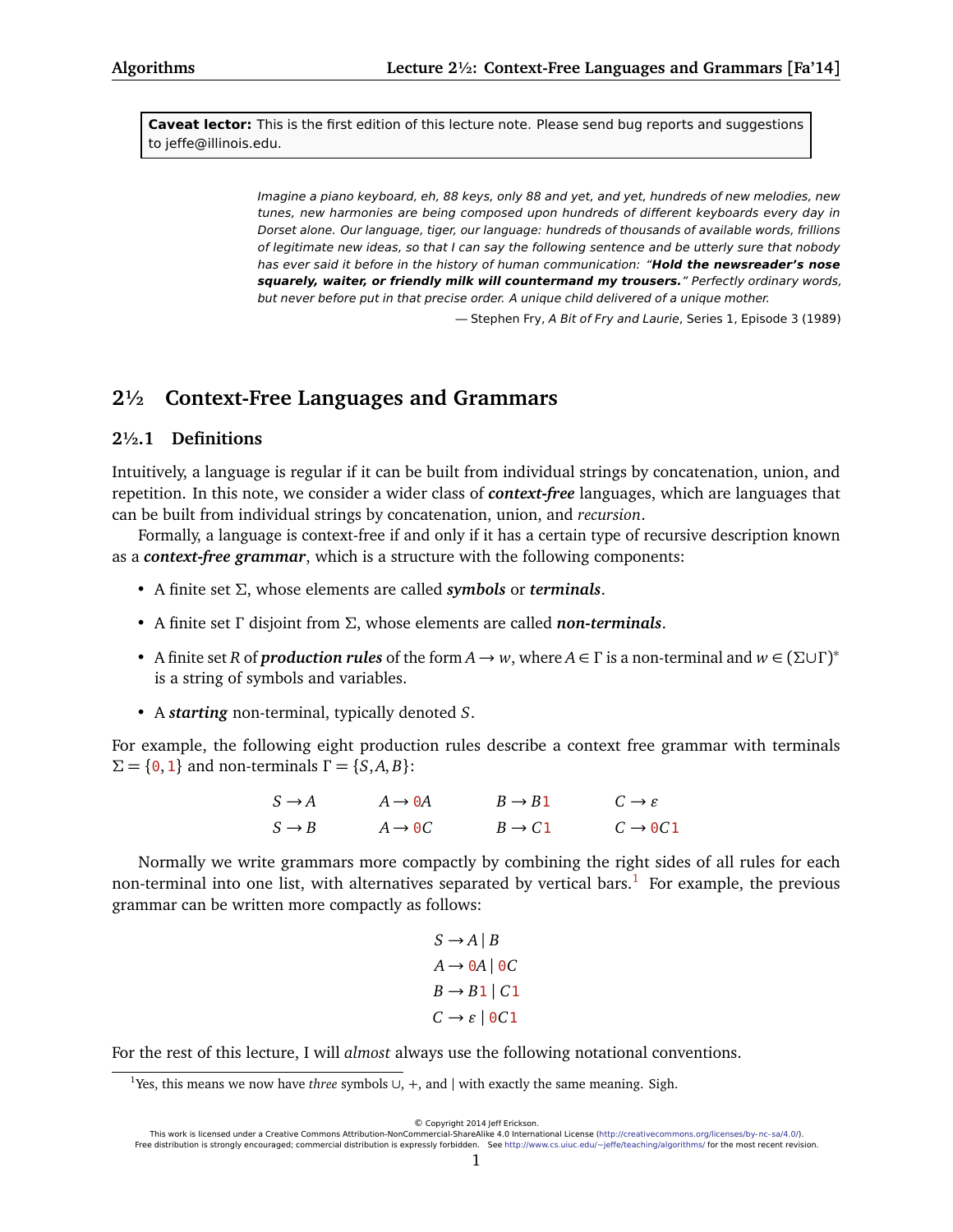- Monospaced digits  $(0, 1, 2, ...)$ , and symbols  $(\diamond, \frac{4}{3}, \frac{4}{3}, \ldots)$  are explicit terminals.
- Early lower-case Latin letters (*a*, *b*,*c*, . . .) represent unknown or arbitrary terminals in *Σ*.
- Upper-case Latin letters (*A*, *B*, *C*, . . .) and the letter *S* represent non-terminals in *Γ* .
- Late lower-case Latin letters (. . . , *w*, *x*, *y*, *z*) represent strings in (*Σ* ∪ *Γ* ) ∗ , whose characters could be either terminals or non-terminals.

We can *apply* a production rule to a string in (Σ∪Γ)<sup>\*</sup> by replacing any instance of the non-terminal on the left of the rule with the string on the right. More formally, for any strings  $x, y, z \in (\Sigma \cup \Gamma)^*$  and any non-terminal  $A \in \Gamma$ , applying the production rule  $A \rightarrow y$  to the string *xAz* yields the string *xyz*. We use the notation  $xAx \rightarrow xyz$  to describe this application. For example, we can apply the rule  $C \rightarrow 0 \text{C}1$ to the string 00*C*1*BAC*0 in two different ways:

00 *C* 1*BAC*0 00 0*C*1 1*BAC*0 00*C*1*BAC* 0 00*C*1*BA*0*C*1 0

More generally, for any strings *x*, *z* ∈ (*Σ* ∪ *Γ* ) ∗ , we say that *z derives from x*, written *x*  **<sup>∗</sup>** *z*, if we can transform *x* into *z* by applying a finite sequence of production rules, or more formally, if either

- $x = z$ , or
- $x \rightsquigarrow y$  and  $y \rightsquigarrow^* z$  for some string  $y \in (\Sigma \cup \Gamma)^*$ .

Straightforward definition-chasing implies that, for any strings  $w, x, y, z \in (\sigma \cup \gamma)^*$ , if  $x \leadsto^* y$ , then *wxz* ₩\* *wyz*.

The *language L*(*w*) of any string  $w \in (\Sigma \cup \Gamma)^*$  is the set of all strings in  $\Sigma^*$  that derive from *w*:

$$
L(w) := \{x \in \Sigma^* \mid w \rightsquigarrow^* x\}.
$$

The language *generated by* a context-free grammar *G*, denoted *L***(***G***)**, is the language of its starting non-terminal. Finally, a language is *context-free* if it is generated by some context-free grammar.

Context-free grammars are sometimes used to model natural languages. In this context, the symbols are *words*, and the strings in the languages are *sentences*. For example, the following grammar describes a simple subset of English sentences. (Here I diverge from the usual notation conventions. Strings in 〈angle brackets〉 are non-terminals, and regular strings are terminals.)

 $\langle$ sentence $\rangle \rightarrow \langle$ noun phrase $\rangle \langle$ verb phrase $\rangle \langle$ noun phrase $\rangle$  $\langle$  noun phrase $\rangle \rightarrow \langle$  adjective phrase $\rangle \langle$  noun $\rangle$  $\langle$ adj. phrase $\rangle \rightarrow \langle$ article $\rangle$  |  $\langle$ possessive $\rangle$  |  $\langle$ adjective phrase $\rangle$  $\langle$ adjective $\rangle$  $\langle$ verb phrase $\rangle \rightarrow \langle$ verb $\rangle$  |  $\langle$ adverb $\rangle$  $\langle$ verb phrase $\rangle$  $\langle$  noun $\rangle$   $\rightarrow$  dog | trousers | daughter | nose | homework | time lord | pony |  $\cdots$  $\langle$  article $\rangle \rightarrow$  the | a | some | every | that |  $\cdots$  $\langle$  possessive $\rangle \rightarrow \langle$  noun phrase $\rangle$ 's | my | your | his | her |  $\cdots$  $\langle$ adjective $\rangle \rightarrow$  friendly | furious | moist | green | severed | timey-wimey | little |  $\cdots$  $\langle$ verb $\rangle$   $\rightarrow$  ate | found | wrote | killed | mangled | saved | invented | broke |  $\cdots$  $\langle$ adverb $\rangle \rightarrow$  squarely | incompetently | barely | sort of | awkwardly | totally |  $\cdots$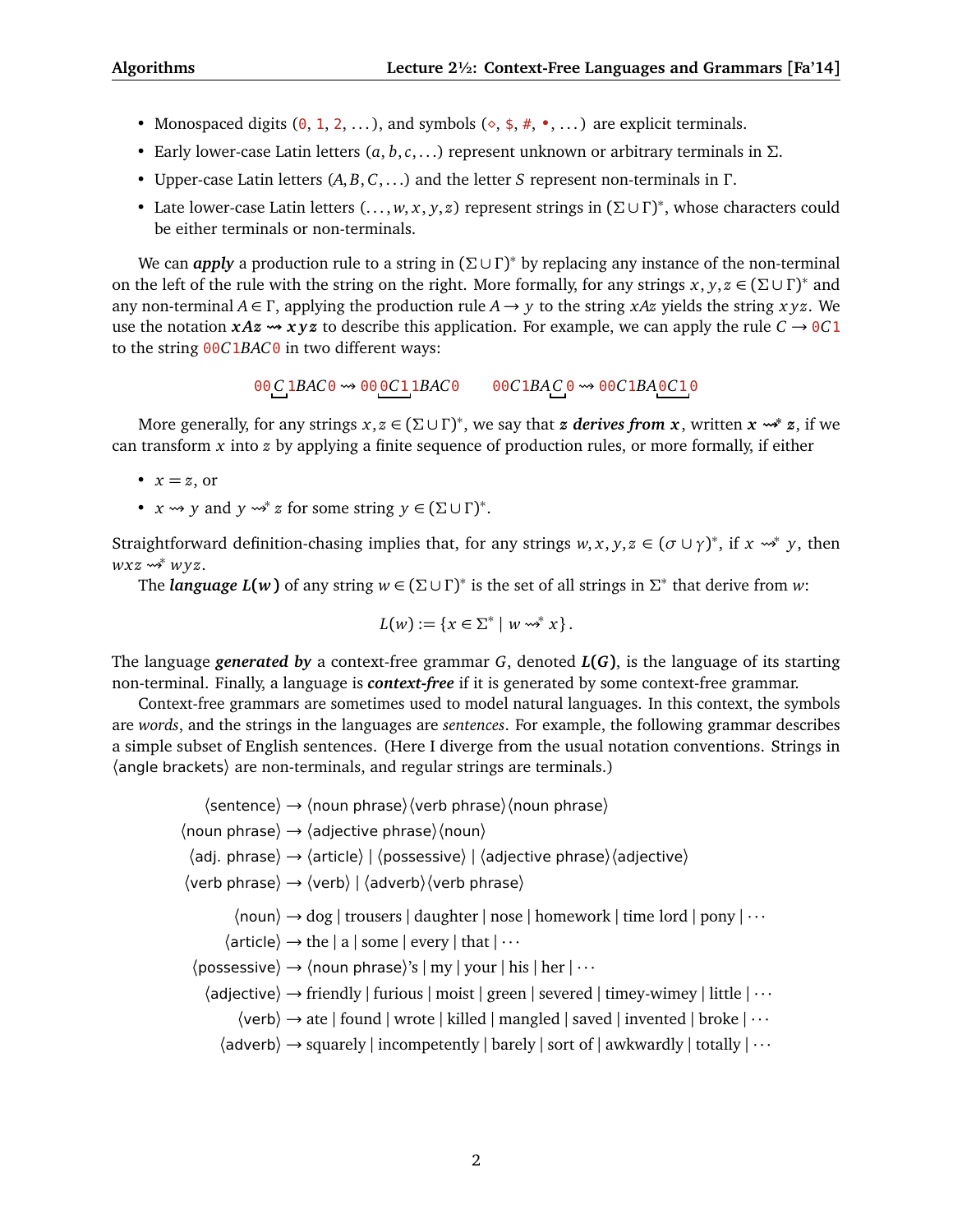## **2½.2 Parse Trees**

It is often useful to visualize derivations of strings in *L*(*G*) using a *parse tree*. The parse tree for a string  $w \in L(G)$  is a rooted ordered tree where

- Each leaf is labeled with a terminal or the empty string  $\varepsilon$ . Concatenating these in order from left to right yields the string *w*.
- Each internal node is labeled with a non-terminal. In particular, the root is labeled with the start non-terminal *S*.
- For each internal node *v*, there is a production rule  $A \rightarrow \omega$  where *A* is the label of *v* and the symbols in *ω* are the labels of the children of *v* in order from left to right.

In other words, the production rules of the grammar describe *template trees* that can be assembled into larger parse trees. For example, the simple grammar on the previous page has the following templates, one for each production rule:

*S A S B A* 0 *A A* 0 *C B B* 1 *B C* 1 *C " C* 0 *C* 1

The same grammar gives us the following parse tree for the string 000011:



Our more complicated "English" grammar gives us parse trees like the following:



Any parse tree that contains at least one node with more than one non-terminal child corresponds to several different derivations. For example, when deriving an "English" sentence, we have a choice of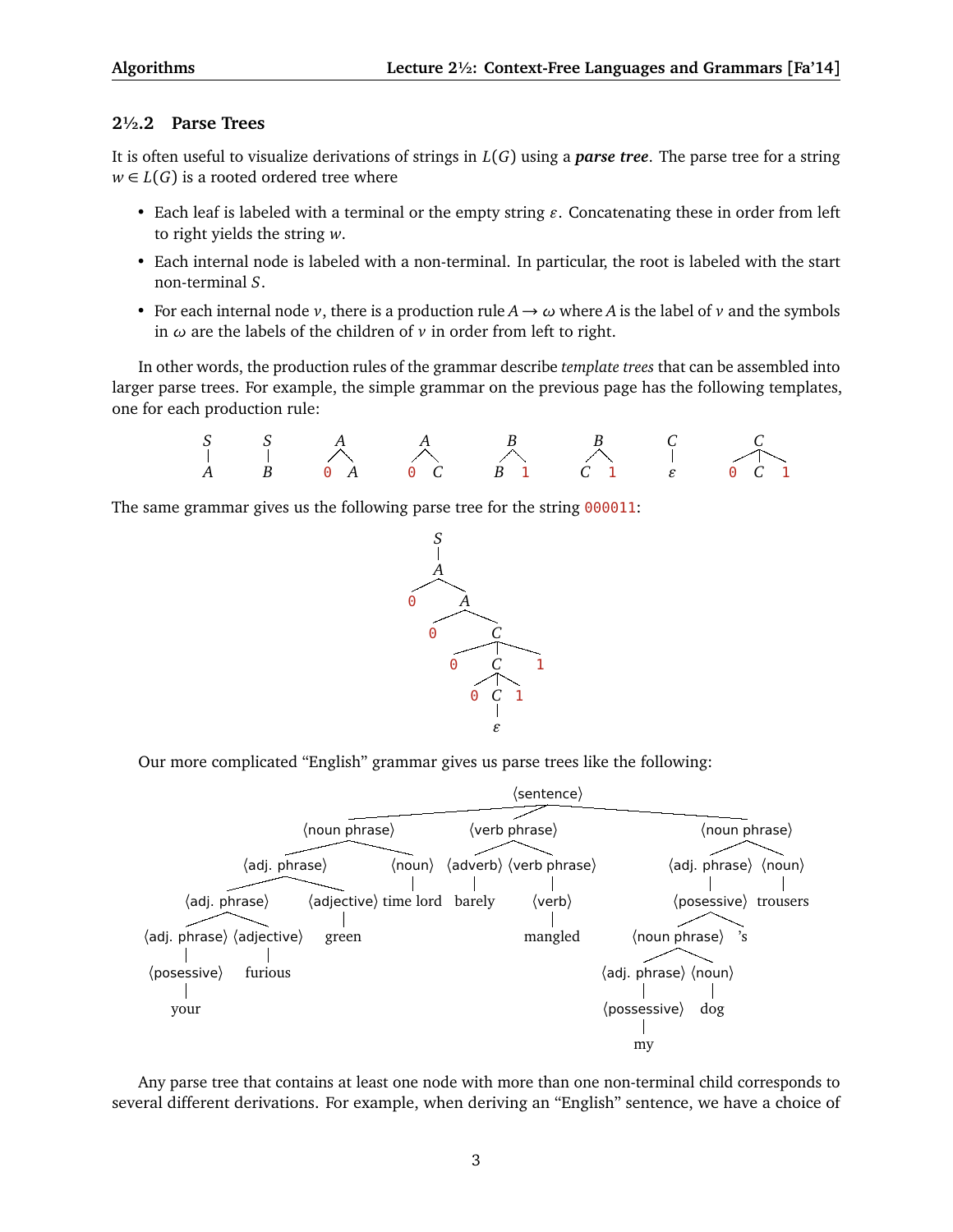whether to expand the first (noun phrase) ("your furious green time lord") before or after the second ("my dog's trousers").

A string *w* is *ambiguous* with respect to a grammar if there is more than one parse tree for *w*, and a grammar *G* is *ambiguous* is some string is ambiguous with respect to *G*. Neither of the previous example grammars is ambiguous. However, the grammar  $S \rightarrow 1 \mid S+S$  is ambiguous, because the string  $1+1+1+1$ has five different parse trees:



A context-free language *L* is *inherently ambiguous* if every context-free grammar that generates *L* is ambiguous. The language generated by the previous grammar (the regular language (1+) ∗ 1) is *not* inherently ambiguous, because the unambiguous grammar  $S \rightarrow 1 \mid 1+S$  generates the same language.

### **2½.3 From Grammar to Language**

Let's figure out the language generated by our first example grammar

$$
S \to A \mid B \qquad A \to 0A \mid 0C \qquad B \to B1 \mid C1 \qquad C \to \varepsilon \mid 0C1.
$$

Since the production rules for non-terminal *C* do not refer to any other non-terminal, let's begin by figuring out *L*(*C*). After playing around with the smaller grammar  $C \rightarrow \varepsilon$  | 0*C*1 for a few seconds, you can probably guess that its language is  $\{e, 01, 0011, 000111, ...\}$ , that is, the set all of strings of the form 0 *n* 1 *n* for some integer *n*. For example, we can derive the string 00001111 from the start non-terminal *S* using the following derivation:

 $C \rightarrow 0C1 \rightarrow 00C11 \rightarrow 000C111 \rightarrow 0000C1111 \rightarrow 0000e1111 = 00001111$ 

The same derivation can be viewed as the following parse tree:



In fact, it is not hard to *prove* by induction that  $L(C) = \{0^n 1^n | n \ge 0\}$  as follows. As usual when we prove that two sets *X* and *Y* are equal, the proof has two stages: one stage to prove  $X \subseteq Y$ , the other to prove *Y* ⊆ *X*.

• First we prove that  $C \rightsquigarrow^* 0^n 1^n$  for every non-negative integer *n*.

Fix an arbitrary non-negative integer *n*. Assume that  $C \leadsto^* 0^k 1^k$  for every non-negative integer *k < n*. There are two cases to consider.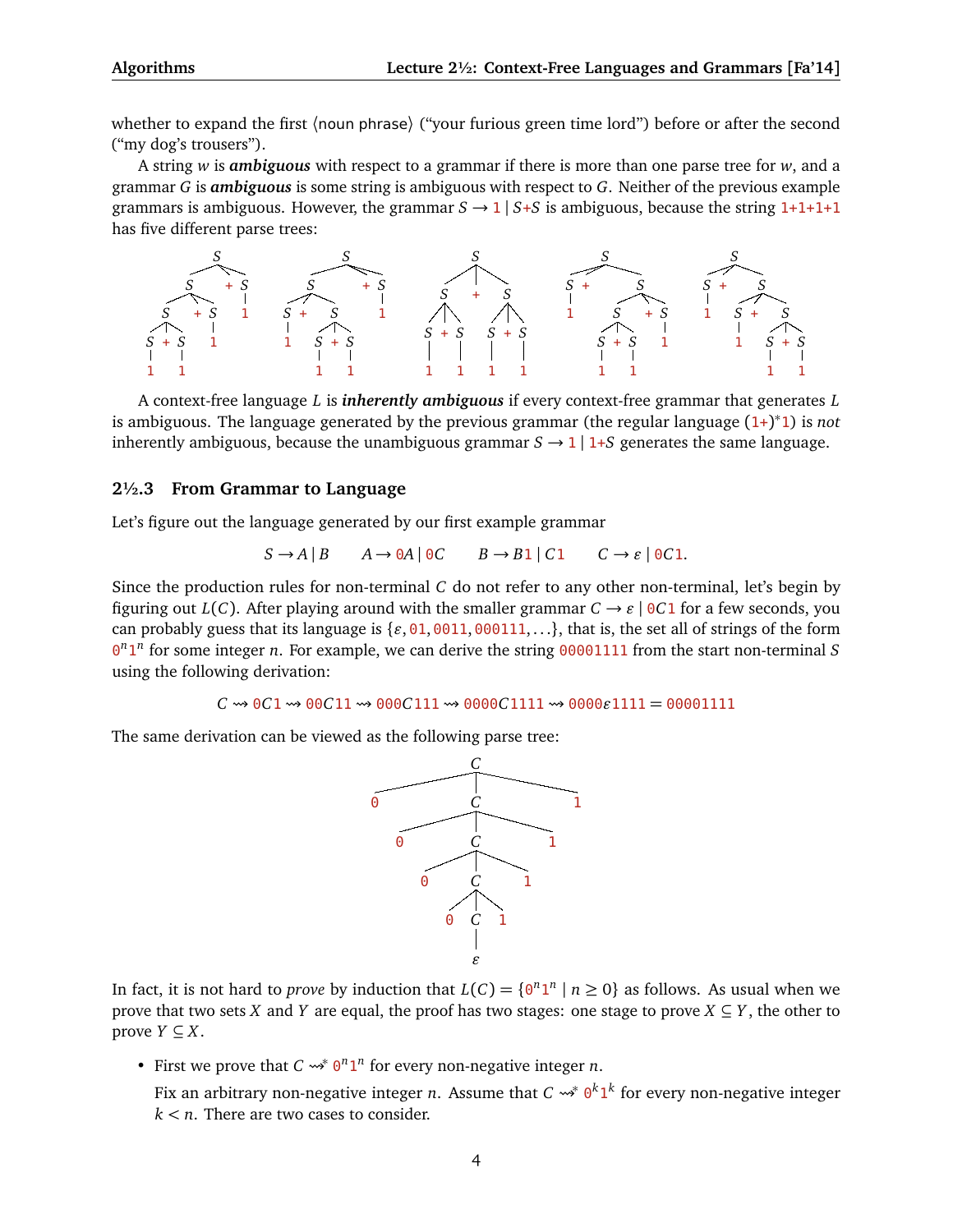- $-$  If  $n = 0$ , then  $\theta^n 1^n = \varepsilon$ . The rule  $C \to \varepsilon$  implies that  $C \leadsto \varepsilon$  and therefore  $C \leadsto^* \varepsilon$ .
- $\rightarrow$  Suppose *n* > 0. The inductive hypothesis implies that *C*  $\rightarrow$ <sup>*\**</sup>  $\theta$ <sup>*n*−1</sup>**1**<sup>*n*−1</sup>. Thus, the rule *C*  $\rightarrow$  0*C***1** implies that *C*  $\rightarrow 0$   $0$   $0$   $\rightarrow 0$   $(0^{n-1}1^{n-1})$   $1 = 0^{n}1^{n}$ .

In both cases, we conclude that that  $C \rightsquigarrow^* 0^n 1^n$ , as claimed.

• Next we prove that for every string  $w \in \Sigma^*$  such that  $C \rightsquigarrow^* w$ , we have  $w = 0^n 1^n$  for some non-negative integer *n*.

Fix an arbitrary string *w* such that *C*  $\rightsquigarrow^* w$ . Assume that for any string *x* such that  $|x| < |w|$  and *C*  $\rightarrow$  *x*, we have  $x = 0^k 1^k$  for some non-negative integer *k*. There are two cases to consider, one for each production rule.

- $-$  If  $w = \varepsilon$ , then  $w = \theta^0 1^0$ .
- **−** Suppose  $w = 0x1$  for some string *x* such that  $C \rightsquigarrow^* x$ . Because  $|x| = |w| 2 < |w|$ , the inductive hypothesis implies that  $x = 0^k 1^k$  for some integer *k*. Then we have  $w = 0^{k+1} 1^{k+1}$ .

In both cases, we conclude that that  $w = \theta^n 1^n$  for some non-negative integer *n*, as claimed.

The first proof uses induction on strings, following the boilerplate proposed in the previous lecture; in particular, the case analysis mirrors the recursive definition of "string". The second proof uses *structural induction* on the grammar; the case analysis mirrors the recursive definition of the language of *S*, as described by the production rules. In both proofs, the inductive hypothesis is "Assume there is no smaller counterexample."

Similar analysis implies that  $L(A) = \{0^m 1^n \mid m > n\}$  and  $L(B) = \{0^m 1^n \mid m < n\}$ , and therefore  $L(S) = \{ \Theta^m \mathbf{1}^n \mid m \neq n \}.$ 

## **2½.4 More Examples**

Give three or four examples of simple but interesting context-free grammars. Some possibilities: • Same number of 0s and 1s

- Different number of 0s and 1s
- Palindromes

ÆÆÆ

- Balanced parentheses
- Arithmetic/algebraic expressions
- Regular expressions

## **2½.5 Regular Languages are Context-Free**

The following inductive argument proves that every regular language is also a context-free language. Let *L* be an arbitrary regular language, encoded by some regular expression *R*. Assume that any regular expression shorter than *R* represents a context-free language. ("Assume no smaller counterexample.") We construct a context-free grammar for *L* as follows. There are several cases to consider.

- Suppose *L* is empty. Then *L* is generated by the trivial grammar  $S \rightarrow S$ .
- Suppose  $L = \{w\}$  for some string  $w \in \Sigma^*$ . Then *L* is generated by the grammar  $S \to w$ .
- Suppose *L* is the union of some regular languages  $L_1$  and  $L_2$ . The inductive hypothesis implies that  $L_1$  and  $L_2$  are context-free. Let  $G_1$  be a context-free language for  $L_1$  with starting non-terminal  $S_1$ , and let  $G_2$  be a context-free language for  $L_2$  with starting non-terminal  $S_2$ , where the non-terminal sets in  $G_1$  and  $G_2$  are disjoint. Then  $L = L_1 \cup L_2$  is generated by the production rule  $S \to S_1 \mid S_2$ .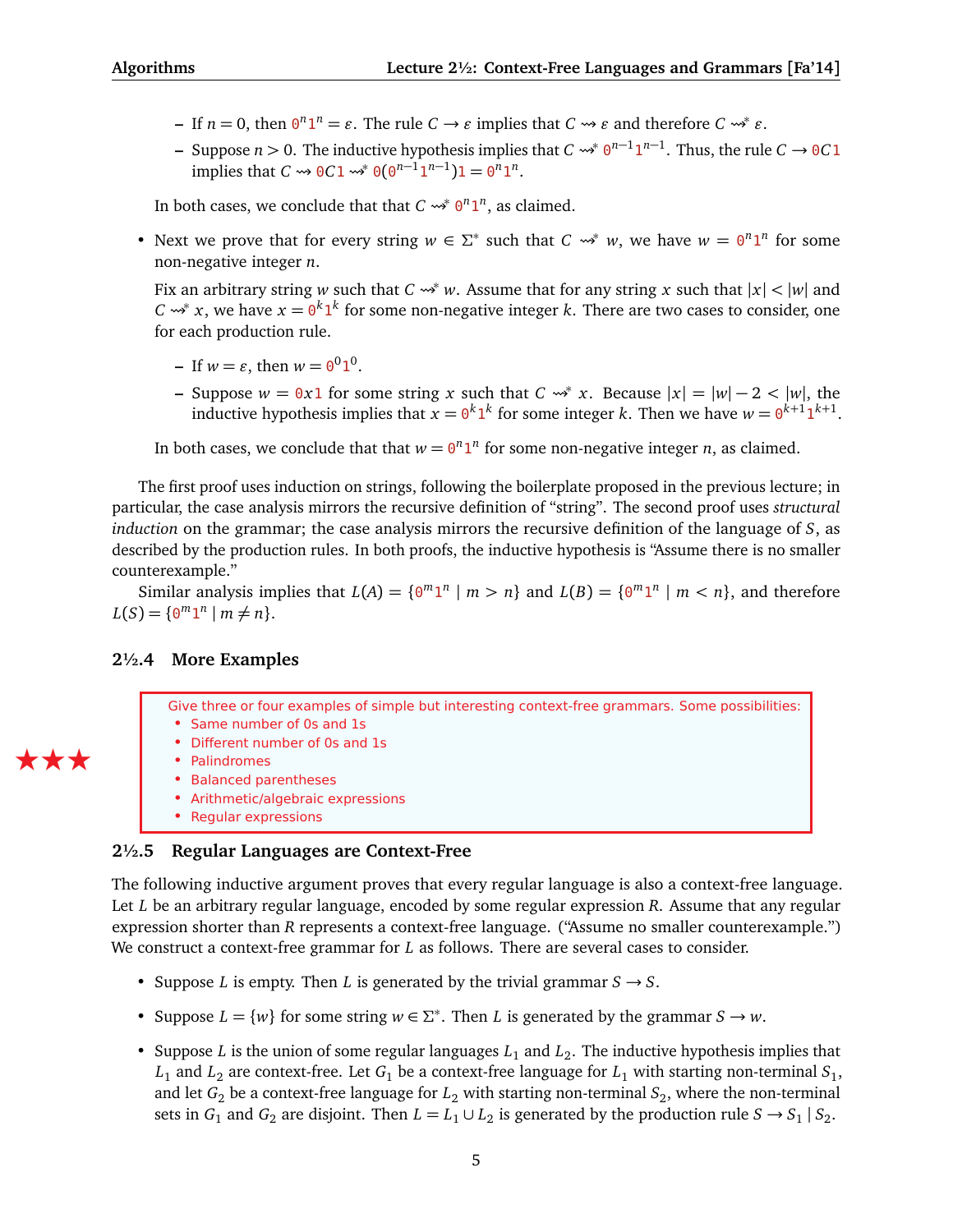- Suppose *L* is the concatenation of some regular languages  $L_1$  and  $L_2$ . The inductive hypothesis implies that  $L_1$  and  $L_2$  are context-free. Let  $G_1$  be a context-free language for  $L_1$  with starting non-terminal  $S_1$ , and let  $G_2$  be a context-free language for  $L_2$  with starting non-terminal  $S_2$ , where the non-terminal sets in  $G_1$  and  $G_2$  are disjoint. Then  $L = L_1 L_2$  is generated by the production rule  $S \rightarrow S_1 S_2$ .
- Suppose *L* is the Kleene closure of some regular language  $L_1$ . The inductive hypothesis implies that  $L_1$  is context-free. Let  $G_1$  be a context-free language for  $L_1$  with starting non-terminal  $S_1$ . Then  $\overline{L} = L_1^*$  $\frac{1}{1}$  is generated by the production rule  $S \rightarrow \varepsilon \mid S_1 S$ .

In every case, we have found a context-free grammar that generates *L*, which means *L* is context-free.

In the next lecture note, we will prove that the context-free language  $\{0^n 1^n \mid n \ge 0\}$  is not regular. (In fact, this is the *canonical example* of a non-regular language.) Thus, context-free grammars are strictly more expressive than regular expressions.

### **2½.6 Not Every Language is Context-Free**

Again, you may be tempted to conjecture that *every* language is context-free, but a variant of our earlier cardinality argument implies that this is not the case.

Any context-free grammar over the alphabet *Σ* can be encoded as a string over the alphabet *Σ* ∪ *Γ* ∪  $\{\xi, \rightarrow, \xi\}$ , where \$ indicates the end of the production rules for each non-terminal. For example, our example grammar

 $S \rightarrow A \mid B$   $A \rightarrow 0A \mid 0C$   $B \rightarrow B1 \mid C1$   $C \rightarrow \varepsilon \mid 0C1$ 

can be encoded as the string

#### S→A|B\$A→0A|0C\$B→B1|C1\$C→ <sup>3</sup>|0C1\$

We can further encode any such string as a *binary* string by associating each symbol in the set *Σ* ∪ *Γ* ∪  $\{\epsilon, \rightarrow, \mid, \$\}$  with a different binary substring. Specifically, if we encode each of the grammar symbols <sup>3</sup>,→, <sup>|</sup>, \$ as a string of the form <sup>11</sup><sup>∗</sup> <sup>0</sup>, each terminal in *Σ* as a string of the form <sup>011</sup><sup>∗</sup> 0, and each nonterminal as a string of the form 0011<sup>\*</sup>0, we can unambiguously recover the grammar from the encoding. For example, applying the code

| $\epsilon \mapsto 10$           | $\theta \rightarrow \theta$ 10 | $S \rightarrow 0010$    |
|---------------------------------|--------------------------------|-------------------------|
| $\rightarrow$ $\rightarrow$ 110 | $1 \rightarrow 0110$           | $A \rightarrow 00110$   |
| $\vert \rightarrow 1110$        |                                | $B \rightarrow 001110$  |
| $\texttt{s} \rightarrow 11110$  |                                | $C \rightarrow 0011110$ |

transforms our example grammar into the 135-bit string

```
00101100011011100011101111000110
11001000110111001000111101111000
11101100011100110111000111100110
11110001111011010111001000111100
1011110.
```
Adding a 1 to the start of this bit string gives us the binary encoding of the integer

51 115 617 766 581 763 757 672 062 401 233 529 937 502.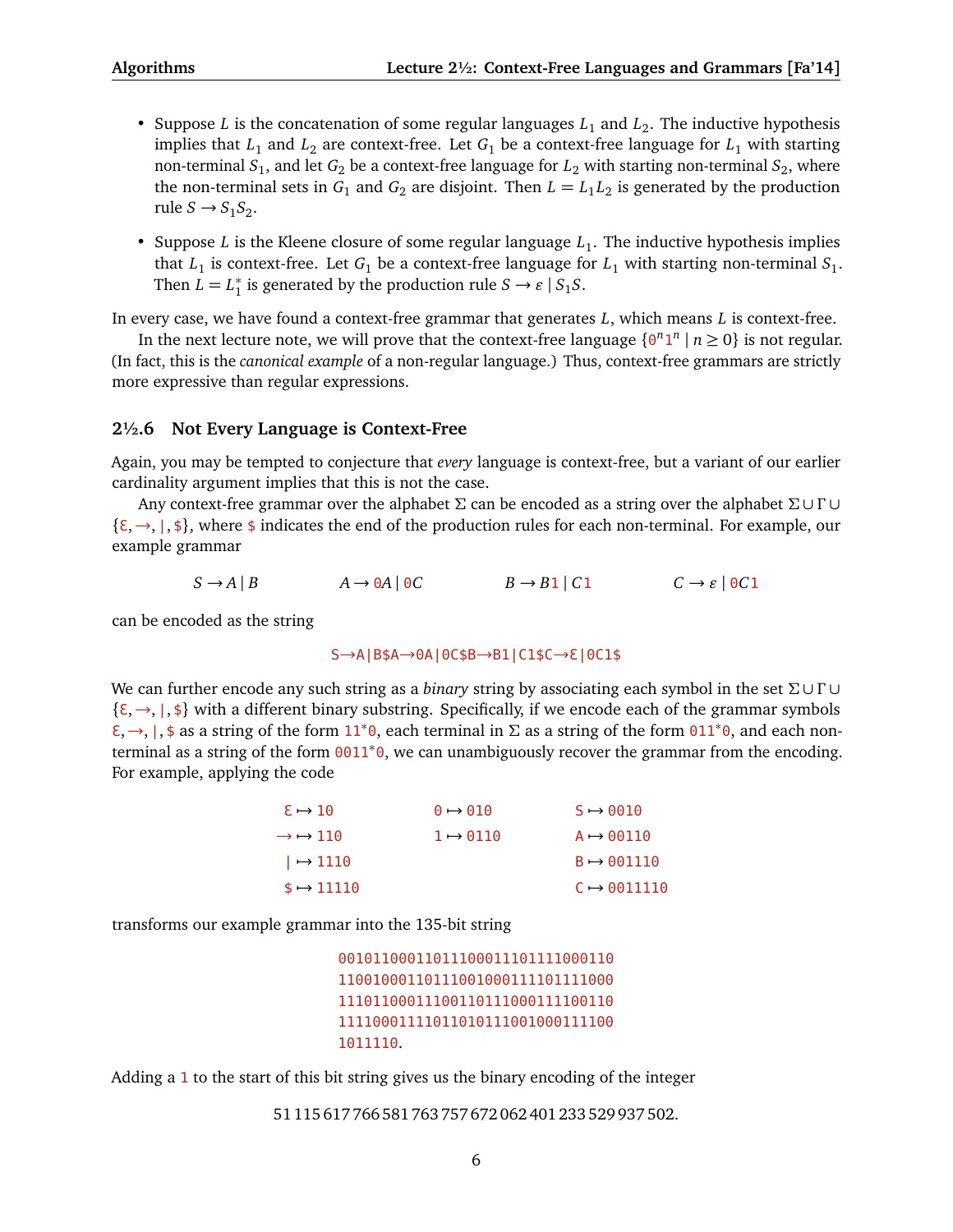Our construction guarantees that two different context-free grammars over the same language (ignoring changing the names of the non-terminals) yield different positive integers. Thus, the set of context-free grammars over any alphabet is *at most* as large as the set of integers, and is therefore countably infinite. (Most integers are not encodings of context-free grammars, but that only helps us.) It follows that the set of all context-free *languages* over any fixed alphabet is also countably infinite. But we already showed that the set of *all* languages over any alphabet is uncountably infinite. So almost all languages are non-context-free!

Although we will probably not see them in this course, there are techniques for proving that certain languages are not context-free, just as there are for proving certain languages are not regular. In particular, the  $\{0^n 1^n 0^n \mid n \ge 0\}$  is not context-free. (In fact, this is the *canonical example* of a non-context-free language.)

### *?***2½.7 Chomsky Normal Form**

For many algorithmic problems involving context-free grammars, it is helpful to consider grammars with a particular special structure called *Chomsky normal form*, abbreviated *CNF*:

- The starting non-terminal *S* does not appear on the right side of any production rule.
- The starting non-terminal *S* may have the production rule  $S \rightarrow \varepsilon$ .
- The right side of every other production rule is either a single terminal symbol or a string of exactly two non-terminals—that is, every other production rule has the form  $A \rightarrow BC$  or  $A \rightarrow a$ .

A particularly attractive feature of CNF grammars is that they yield *full binary* parse trees; in particular, every parse tree for a string of length  $n > 0$  has exactly  $2n - 1$  non-terminal nodes. Consequently, any string of length *n* in the language of a CNF grammar can be derived in exactly 2*n* − 1 production steps. It follows that we can actually determine whether a string belongs to the language of a CNF grammar by brute-force consideration of all possible derivations of the appropriate length.

For arbitrary context-free grammars, there is no similar upper bound on the length of a derivation, and therefore no similar brute-force membership algorithm, because the grammar may contain additional  $\epsilon$ -productions of the form  $A \to \epsilon$  and/or *unit productions* of the form  $A \to B$ , where both *A* and *B* are non-terminals. Unit productions introduce nodes of degree 1 into any parse tree, and  $\varepsilon$ -productions introduce leaves that do not contribute to the word being parsed.

Fortunately, it *is* possible to determine membership in the language of an arbitrary context-free grammar, thanks to the following theorem. Two context-free grammars are *equivalent* if they define the same language.

#### **Every context-free grammar is equivalent to a grammar in Chomsky normal form.**

To be more specific, define the *total length* of a context-free grammar to be the number of symbols needed to write down the grammar; up to constant factors, the total length is the sum of the lengths of the production rules.

**Theorem 2½.1.** Every context-free grammar with total length *L* can be mechanically converted into an equivalent grammar in Chomsky normal form with total length  $O(L^2)$  in  $O(L^2)$  time.

Converting an arbitrary grammar into Chomsky normal form is a complex task. Fortunately, for most applications of context-free grammars, it's enough to know that the algorithm exists. For the sake of completeness, however, I will describe one such conversion algorithm here. This algorithm consists of several relatively straightforward stages. Efficient implementation of some of these stages requires standard graph-traversal algorithms, which we will describe much later in the course.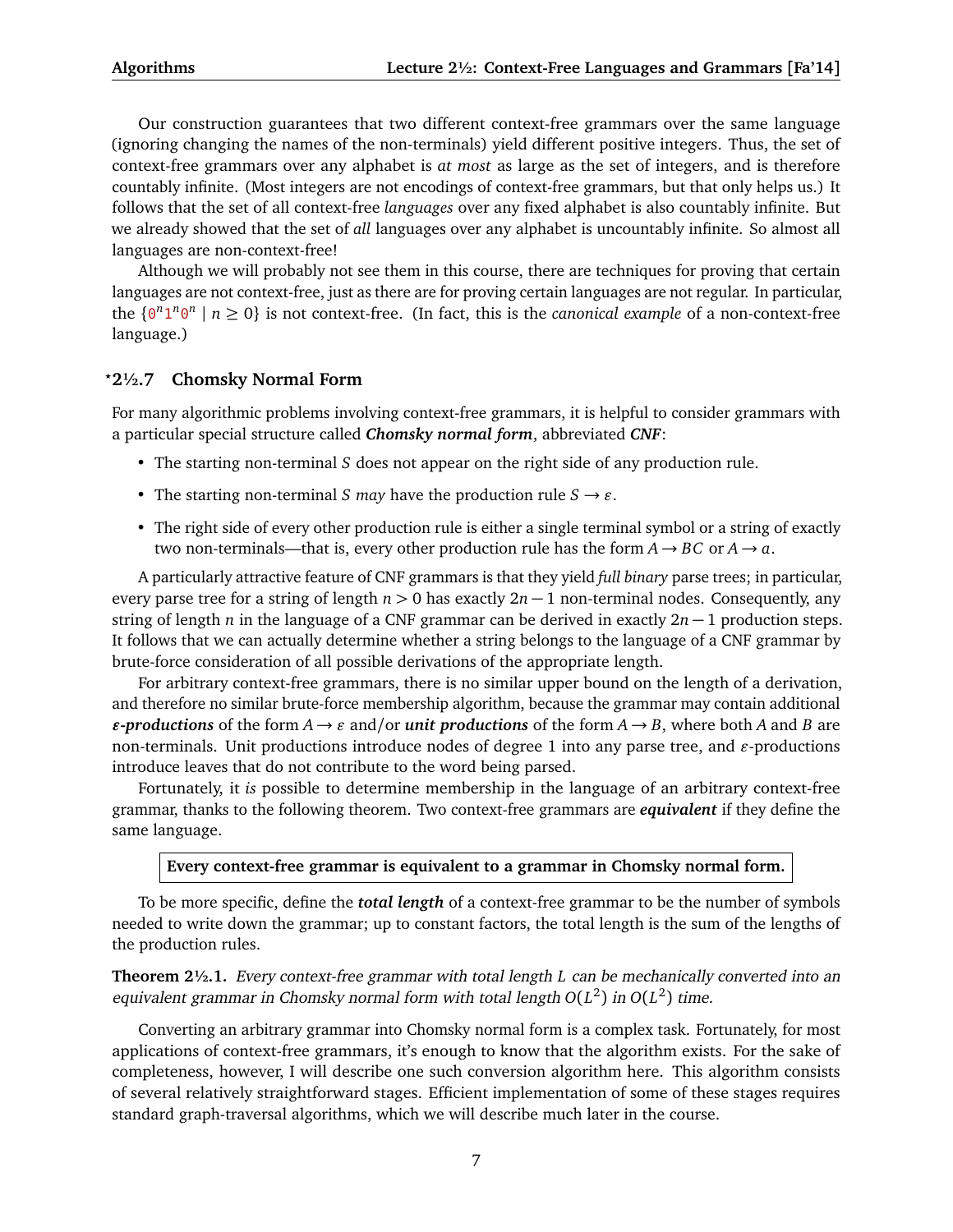**0. Add a new starting non-terminal.** Add a new non-terminal  $S'$  and a production rule  $S' \rightarrow S$ , where *S* is the starting non-terminal for the given grammar. *S'* will be the starting non-terminal for the resulting CNF grammar. (In fact, this step is necessary only when  $S \rightsquigarrow^* \varepsilon$ , but at this point in the conversion process, we don't yet know whether that's true.)

**1. Decompose long production rules.** For each production rule  $A \rightarrow \omega$  whose right side *w* has length greater than two, add new production rules of length two that still permit the derivation  $A \rightarrow^* \omega$ . Specifically, suppose  $\omega = \alpha \chi$  for some symbol  $\alpha \in \Sigma \cup \Gamma$  and string  $\chi \in (\Sigma \cup \Gamma)^*$ . The algorithm replaces  $A \rightarrow \omega$  with two new production rules  $A \rightarrow \alpha B$  and  $B \rightarrow \chi$ , where *B* is a new non-terminal, and then (if necessary) recursively decomposes the production rule  $B \to \chi$ . For example, we would replace the long production rule  $A \to 0$ *BC*1*CB* with the following sequence of short production rules, where each  $A_i$  is a new non-terminal:

 $A \rightarrow 0A_1$   $A_1 \rightarrow BA_2$   $A_2 \rightarrow CA_3$   $A_3 \rightarrow 1A_4$   $A_4 \rightarrow CB$ 

This stage can significantly increase the number of non-terminals and production rules, but it increases the *total length* of all production rules by at most a small constant factor.<sup>[2](#page-7-0)</sup> The running time of this stage is  $O(L)$ .

**2. Identify nullable non-terminals.** A non-terminal *A* is *nullable* if and only if *A* <sup>∗</sup> *"*. The recursive definition of <sup>∗</sup> implies that *A* is nullable if and only if the grammar contains a production rule *A* → *ω* where  $\omega$  consists entirely of nullable non-terminals (in particular, if  $\omega = \varepsilon$ ). You may be tempted to transform this recursive characterization directly into a recursive algorithm, but this is a bad idea; the resulting algorithm would fall into an infinite loop if (for example) the same non-terminal appeared on both sides of the same production rule. Instead, we apply the following *fixed-point* algorithm, which repeatedly scans through the entire grammar until a complete scan discovers no new nullable non-terminals.

| NULLABLES $(\Sigma, \Gamma, R, S)$ :                                           |  |  |  |
|--------------------------------------------------------------------------------|--|--|--|
| $\Gamma_{\varepsilon} \leftarrow \varnothing$ ((known nullable non-terminals)) |  |  |  |
| $done \leftarrow$ FALSE                                                        |  |  |  |
| while $\neg done$                                                              |  |  |  |
| $done \leftarrow \text{TRUE}$                                                  |  |  |  |
| for each non-terminal $A \in \Gamma \setminus \Gamma_{\varepsilon}$            |  |  |  |
| for each production rule $A \rightarrow \omega$                                |  |  |  |
| if $\omega \in \Gamma_c^*$                                                     |  |  |  |
| add A to $\Gamma_{\rm c}$                                                      |  |  |  |
| $done \leftarrow$ FALSE                                                        |  |  |  |
| return $\Gamma_c$                                                              |  |  |  |

At this point in the conversion algorithm, if *S'* is **not** identified as nullable, then we can safely remove it from the grammar and use the original starting nonterminal *S* instead.

As written, NULLABLES runs in  $O(nL) = O(L^2)$  time, where *n* is the number of non-terminals in  $\Gamma$ . Each iteration of the main loop except the last adds at least one non-terminal to *Γ"* , so the algorithm

<span id="page-7-0"></span><sup>&</sup>lt;sup>2</sup>In most textbook descriptions of this conversion algorithm, this stage is performed *last*, after removing  $\varepsilon$ -productions and unit productions. But with the stages in that traditional order, removing  $\varepsilon$ -productions could *exponentially* increase the length of the grammar in the worst case! Consider the production rule  $A\to (BC)^k$ , where *B* is nullable but *C* is not. Decomposing this rule first and then removing  $\varepsilon$ -productions introduces about 3 $k$  new rules; whereas, removing  $\varepsilon$ -productions first introduces 2<sup>k</sup> new rules, most of which then must then be further decomposed.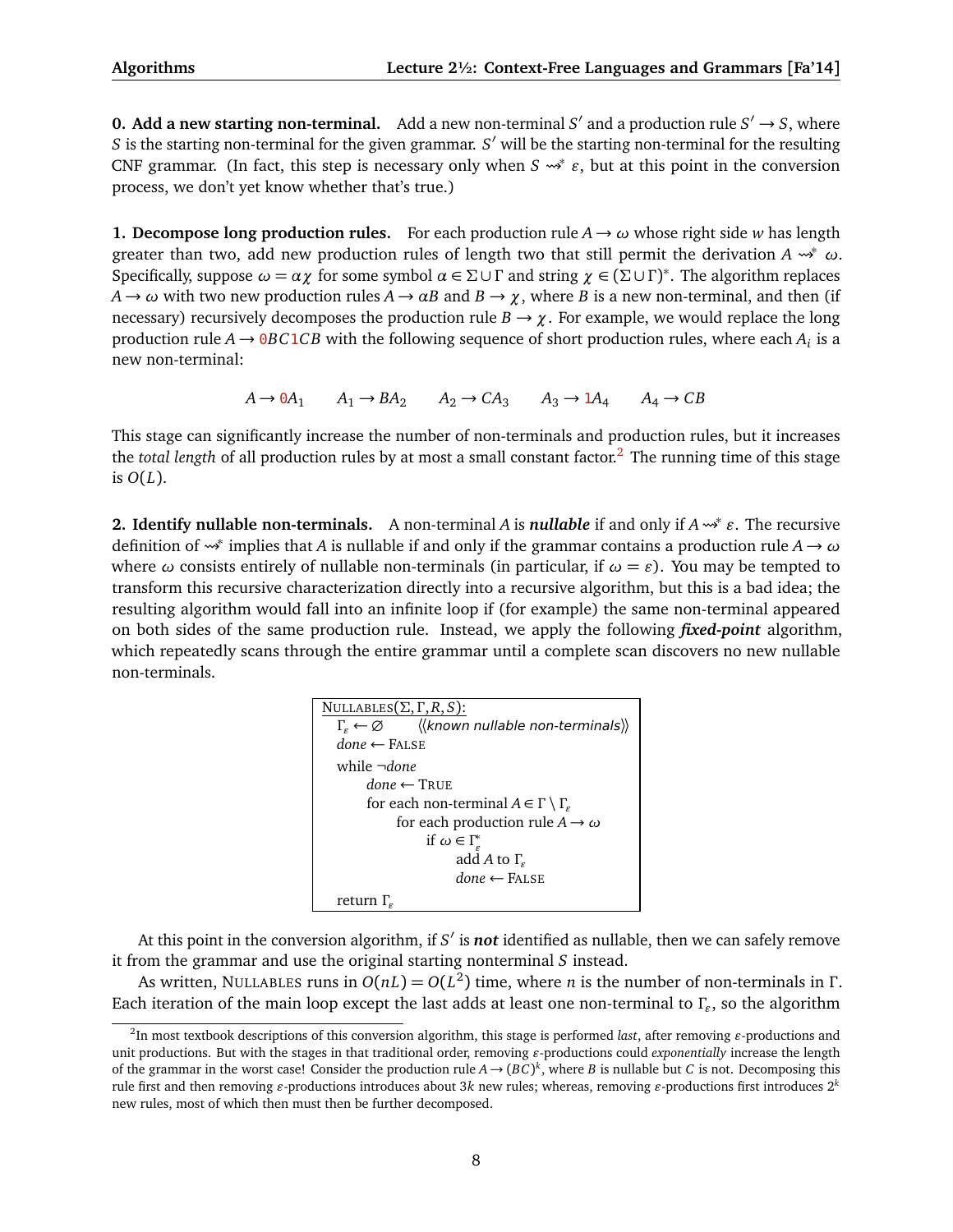halts after at most  $n + 1 \leq L$  iterations, and in each iteration, we examine at most L production rules. There is a faster implementation of NULLABLES that runs in  $O(n+L) = O(L)$  time,<sup>[3](#page-8-0)</sup> but since other parts of the conversion algorithm already require  $O(L^2)$  time, we needn't bother.

**3. Eliminate**  $\varepsilon$ **-productions.** First, remove every production rule of the form  $A \rightarrow \varepsilon$ . Then for each production rule  $A \to w$ , add all possible new production rules of the form  $A \to w'$ , where  $w'$  is a *non-empty* string obtained from *w* by removing one nullable non-terminal. For example, if if the grammar contained the production rule  $A \rightarrow BC$ , where *B* and *C* are both nullable, we would add two new production rules  $A \rightarrow B \mid C$ . (Adding these productions may increase the size of the grammar exponentially!) Finally, if *S'* was identified as nullable in the previous stage, add the production rule  $S' \to \varepsilon$ ; this will be the *only*  $\varepsilon$ -production in the final grammar. This phase of the conversion runs in  $O(L)$  time and at most triples the number of production rules.

**4. Merge equivalent non-terminals.** We say that two non-terminals *A* and *B* are *equivalent* if they can be derived from each other:  $A \rightarrow B$  and  $B \rightarrow A$ . Because we have already removed  $\varepsilon$ -productions, any such derivation must consist entirely of unit productions. For example, in the grammar

 $S \rightarrow B \mid C$ ,  $A \rightarrow B \mid D \mid CC \mid 0$ ,  $B \rightarrow C \mid AD \mid 1$ ,  $C \rightarrow A \mid DA$ ,  $D \rightarrow BA \mid CS$ ,

non-terminals *A*, *B*, *C* are all equivalent, but *S* is not in that equivalence class (because we cannot derive *S* from *A*) and neither is *D* (because we cannot derive *A* from *D*).

Construct a directed graph *G* whose vertices are the non-terminals and whose edges correspond to unit productions, in  $O(L)$  time. Then two non-terminals are equivalent if and only if they are in the same strong component of *G*. Compute the strong components of *G* in *O*(*L*) time using, for example, the algorithm of Kosaraju and Sharir. Then merge all the non-terminals in each equivalence class into a single non-terminal. Finally, remove any unit productions of the form  $A \rightarrow A$ . The total running time for this phase is *O*(*L*). Starting with our example grammar above, merging *B* and *C* with *A* and removing the production  $A \rightarrow A$  gives us the simpler grammar

$$
S \to A, \qquad A \to AA \mid D \mid DA \mid \theta \mid 1, \qquad D \to AA \mid AS.
$$

We could further simplify the grammar by merging all non-terminals reachable from *S* using only unit productions (in this case, merging non-terminals *S* and *S*), but this further simplification is unnecessary.

**5. Remove unit productions.** Once again, we construct a directed graph *G* whose vertices are the nonterminals and whose edges correspond to unit productions, in *O*(*L*) time. Because no two non-terminals are equivalent,  $G$  is acyclic. Thus, using topological sort, we can index the non-terminals  $A_1, A_2, \ldots, A_n$ such that for every unit production  $A_i \rightarrow A_j$  we have  $i < j$ , again in  $O(L)$  time; moreover, we can assume that the starting non-terminal is  $A_1$ . (In fact, both the dag  $G$  and the linear ordering of non-terminals was already computed in the previous phase!!)

Then for each index *j* in decreasing order, for each unit production  $A_i \rightarrow A_j$  and each production  $A_i \rightarrow \omega$ , we add a new production rule  $A_i \rightarrow \omega$ . At this point, all unit productions are redundant and can be removed. Applying this algorithm to our example grammar above gives us the grammar

 $S \rightarrow AA \mid AS \mid DA \mid \theta \mid 1, \quad A \rightarrow AA \mid AS \mid DA \mid \theta \mid 1, \quad D \rightarrow AA \mid AS.$ 

<span id="page-8-0"></span> $3$ Consider the bipartite graph whose vertices correspond to non-terminals and the right sides of production rules, with one edge per rule. The faster algorithm is a modified breadth-first search of this graph, starting at the vertex representing  $\varepsilon$ .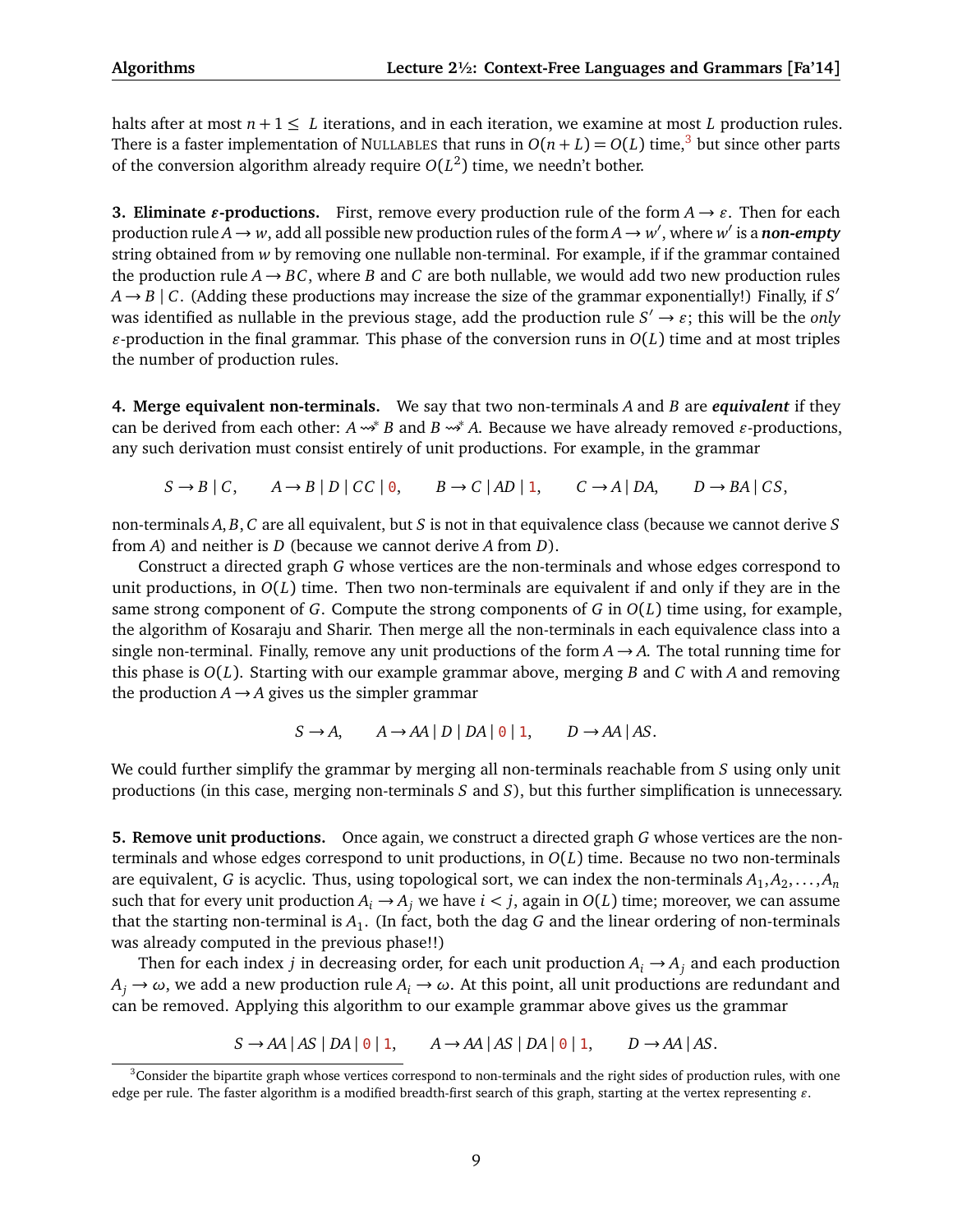In the worst case, each production rule for *A<sup>n</sup>* is copied to each of the other *n* − 1 non-terminals. Thus, this phase runs in  $\Theta(nL) = O(L^2)$  time and increases the length of the grammar to  $\Theta(nL) = O(L^2)$ in the worst case.

*This phase dominates the running time of the CNF conversion algorithm.* Unlike previous phases, no faster algorithm for removing unit transformations is known! There are grammars of length *L* with unit productions such that any equivalent grammar without unit productions has length *Ω*(*L* 1.499999) (for any desired number of 9s), but this lower bound does not rule out the possibility of an algorithm that runs in only *O*(*L* 3*/*2 ) time. Closing the gap between *Ω*(*L* 3*/*2−*"* ) and *O*(*L* 2 ) has been an open problem since the early 1980s.

**6. Protect terminals.** Finally, for each terminal  $a \in \Sigma$ , we introduce a new non-terminal  $A_a$  and a new production rule  $A_a \rightarrow a$ , and then replace *a* with  $A_a$  in every production rule of length 2. This completes the conversion to Chomsky normal form. As claimed, the total running time of the algorithm is  $O(L^2)$ , and the total length of the output grammar is also  $O(L^2)$ .

#### **CNF Conversion Example**

As a running example, let's apply these stages one at a time to our first example grammar.

 $S \rightarrow A \mid B$   $A \rightarrow 0A \mid 0C$   $B \rightarrow B1 \mid C1$   $C \rightarrow \varepsilon \mid 0C1$ 

0. Add a new starting non-terminal *S* 0 .

$$
\underline{S' \to S} \qquad S \to A \mid B \qquad A \to 0A \mid 0C \qquad B \to B1 \mid C1 \qquad C \to \varepsilon \mid 0C1
$$

1. Decompose the long production rule  $C \rightarrow 0C1$ .

$$
S' \to S \qquad S \to A \mid B \qquad A \to 0A \mid 0C \qquad B \to B1 \mid C1 \qquad C \to \varepsilon \mid 0D \qquad D \to C1
$$

- 2. Identify  $C$  as the only nullable non-terminal. Because  $S'$  is not nullable, remove the production rule  $S' \rightarrow S$ .
- 3. Eliminate the  $\varepsilon$ -production  $C \rightarrow \varepsilon$ .

$$
S \to A \mid B \qquad A \to 0A \mid 0C \mid 0 \qquad B \to B1 \mid C1 \mid 1 \qquad C \to 0D \qquad D \to C1 \mid 1
$$

- 4. No two non-terminals are equivalent, so there's nothing to merge.
- 5. Remove the unit productions  $S' \to S$ ,  $S \to A$ , and  $S \to B$ .

$$
S \to 0A \mid 0C \mid B1 \mid C1 \mid 0 \mid 1 \qquad A \to 0A \mid 0C \mid 0 \qquad B \to B1 \mid C1 \mid 1 \qquad C \to 0D \qquad D \to C1 \mid 1.
$$

6. Finally, protect the terminals  $\theta$  and  $1$  to obtain the final CNF grammar.

$$
S \rightarrow \underline{EA} | EC | BF | CF | 0 | 1
$$
  
\n
$$
A \rightarrow \underline{EA} | EC | 0
$$
  
\n
$$
B \rightarrow \underline{BF | CF} | 1
$$
  
\n
$$
C \rightarrow \underline{ED}
$$
  
\n
$$
D \rightarrow \underline{CF} | 1
$$
  
\n
$$
\underline{E \rightarrow 0}
$$
  
\n
$$
\underline{F \rightarrow 1}
$$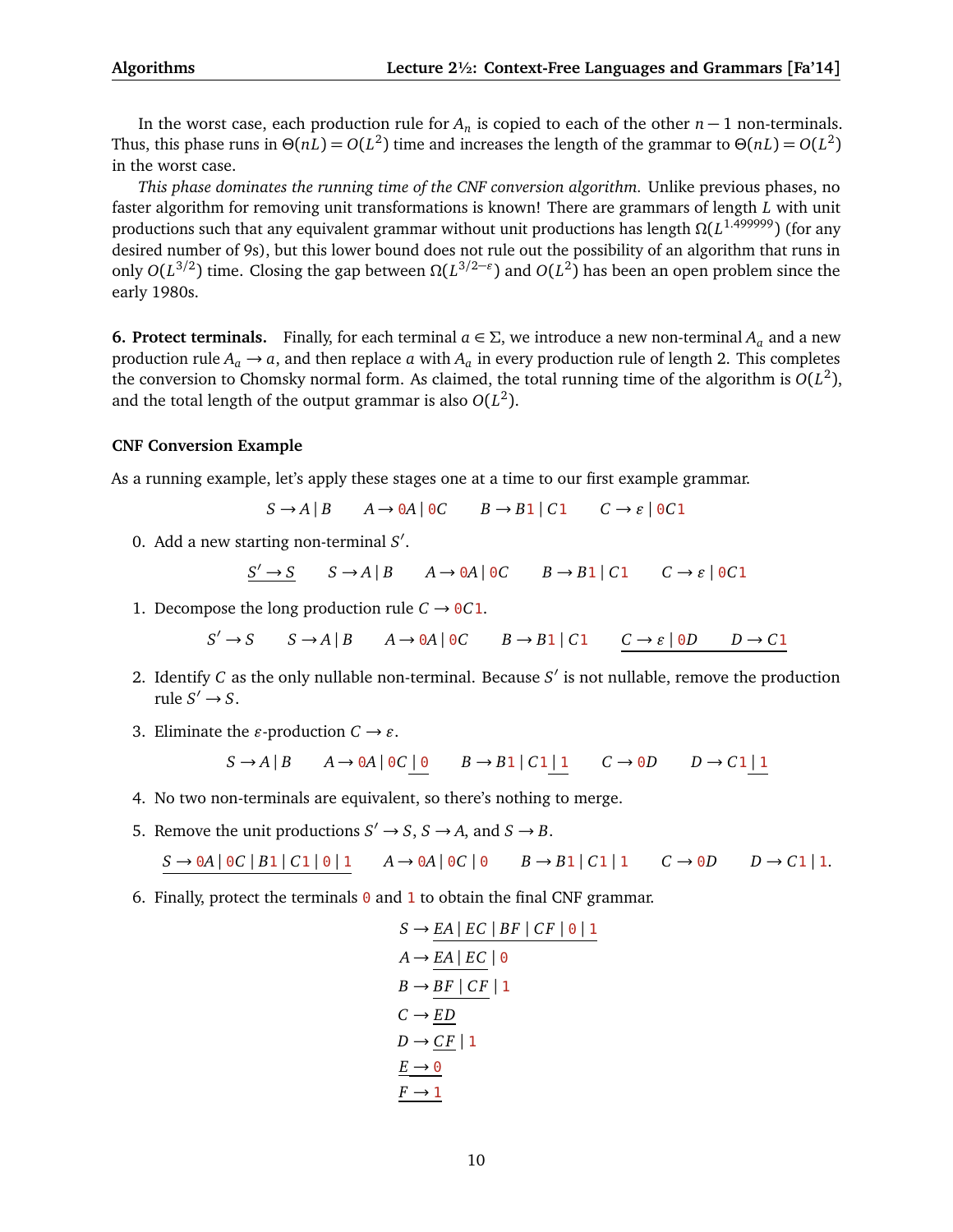### **Exercises**

- 1. Describe context-free grammars that generate each of the following languages. The function  $\#(x, w)$  returns the number of occurrences of the *substring* x in the string w. For example,  $\#(0, 101001) = 3$  and  $\#(010, 1010100011) = 2$ .
	- (a) All strings in  ${0, 1}^*$  whose length is divisible by 5.
	- (b) All strings in  ${0, 1}^*$  representing a non-negative multiple of 5 in binary.
	- (c)  $\{w \in \{0, 1\}^* \mid \#(0, w) = \#(1, w)\}\)$
	- (d)  $\{w \in \{0,1\}^* \mid \#(0, w) \neq \#(1, w)\}\$
	- (e)  $\{w \in \{0, 1\}^* \mid \#(00, w) = \#(11, w)\}\$
	- (f)  $\{w \in \{0, 1\}^* \mid \#(0, 1, w) = \#(1, 0, w)\}$
	- (g)  $\{w \in \{0, 1\}^* \mid \#(0, w) = \#(1, w) \text{ and } |w| \text{ is a multiple of } 3\}$
	- (h)  $\{0, 1\}^* \setminus \{0^n 1^n \mid n \ge 0\}$
	- (i)  $\{0^n 1^{2n} \mid n \ge 0\}$
	- (j)  $\{0, 1\}^* \setminus \{0^n 1^{2n} \mid n \ge 0\}$
	- (k)  $\{0^n1^m \mid 0 \le 2m \le n < 3m\}$
	- (1)  $\{0^i 1^j 2^{i+j} \mid i, j \ge 0\}$
	- (m)  $\{0^i 1^j 2^k \mid i = j \text{ or } j = k\}$
	- (n)  $\{0^i1^j2^k \mid i \neq j \text{ or } j \neq k\}$
	- (o)  $\{0^i 1^j 0^j 1^i \mid i, j \ge 0\}$
	- (p)  $\{w \text{ } \text{\o} \text{ } \theta^{\#(\text{0},w)} \mid w \in \{0,1\}^*\}$
	- (q)  $\{xy \mid x, y \in \{0, 1\}^* \text{ and } x \neq y \text{ and } |x| = |y|\}$
	- (r)  $\{x \, \text{\$y$}^R \mid x, y \in \{0, 1\}^* \text{ and } x \neq y\}$
	- (s)  $\{x \, \text{\$y \mid x, y \in \{0, 1\}^* \text{ and } \#(0, x) = \#(1, y)\}\$
	- (t)  $\{0, 1\}^* \setminus \{ww \mid w \in \{0, 1\}^*\}$
	- (u) All strings in  ${0, 1}^*$  that are *not* palindromes.
	- (v) All strings in  $\{(\, ,\, )\, , \diamond \}^*$  in which the parentheses are balanced and the symbol  $\diamond$  appears at most four times. For example, ()(()) and  $(\diamond\circ(()(\circ)(\circ))$  and  $\diamond\circ\circ$  are strings in this language, but  $($  () and  $($   $\diamond \diamond \diamond) \diamond \diamond$  are not.
- 2. Prove that if *L* is a context-free language, then *L R* is also a context-free language. [Hint: How do you reverse a context-free grammar?]
- 3. Consider a generalization of context-free grammars that allows any *regular expression* over *Σ* ∪ *Γ* to appear on the right side of a production rule. Without loss of generality, for each non-terminal *A* ∈ *Γ* , the generalized grammar contains a single regular expression *R*(*A*). To apply a production rule to a string, we replace any non-terminal *A* with an arbitrary word in the language described by *R*(*A*). As usual, the language of the generalized grammar is the set of all strings that can be derived from its start non-terminal.